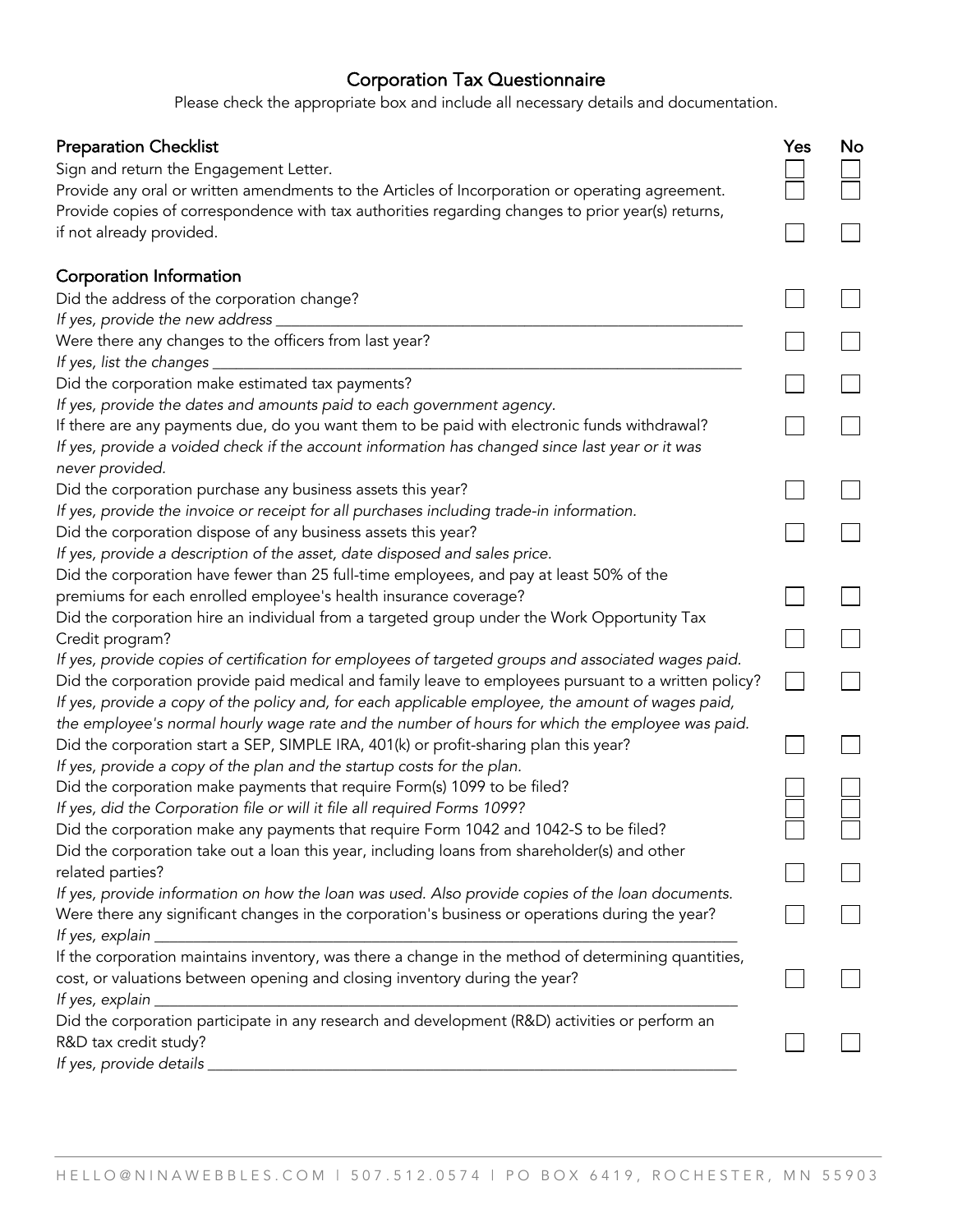| Does the corporation do business in more than one state?                                                                                                                                                                                                                                                                                                                                                                                                                                                                                                                                                                                                                                                                                                                               | Yes | No |
|----------------------------------------------------------------------------------------------------------------------------------------------------------------------------------------------------------------------------------------------------------------------------------------------------------------------------------------------------------------------------------------------------------------------------------------------------------------------------------------------------------------------------------------------------------------------------------------------------------------------------------------------------------------------------------------------------------------------------------------------------------------------------------------|-----|----|
| If yes, list the states $\_$<br>Also provide copies of supporting schedules reflecting inventory, real and personal property, rents,<br>payroll and sales by state.                                                                                                                                                                                                                                                                                                                                                                                                                                                                                                                                                                                                                    |     |    |
| Did the corporation acquire, use, dispose of or hold any virtual currency/cryptocurrency<br>(such as bitcoin)?<br>If yes, provide details _                                                                                                                                                                                                                                                                                                                                                                                                                                                                                                                                                                                                                                            |     |    |
| Did the corporation, at any time during the tax year, have an interest in, or signature authority<br>over, a foreign bank or securities account?<br>Was the corporation the grantor of, or transferor to, a foreign trust during the tax year?                                                                                                                                                                                                                                                                                                                                                                                                                                                                                                                                         |     |    |
| Shareholder & Officer Information<br>Complete the Shareholder & Officer section of the Organizer Schedules.<br>Were there any changes to the shareholders or in the shareholder's ownership in the corporation<br>from last year?<br>If yes, list the changes and include buy or sell agreements if applicable ____                                                                                                                                                                                                                                                                                                                                                                                                                                                                    |     |    |
| Did any shareholder contribute additional capital, or make a loan to the corporation during the year?<br>If yes, include the information in the Shareholders & Officers section of the Organizer Schedules.<br>Did the corporation repay a loan from any shareholder during the year?<br>If yes, include the information in the Shareholders & Officers section of the Organizer Schedules.<br>Were fringe benefits paid to shareholders who have a greater than 2% ownership in the corporation?<br>If yes, were the benefits included on the shareholder's Form W-2?<br>Does the corporation pay life insurance premiums (other than group-term life) for officers of the<br>corporation?<br>If yes, provide amounts and indicate to which accounts these expenses were posted _____ |     |    |
| <b>Vehicles</b><br>Does the corporation own vehicles?<br>If yes, answer the following questions and complete the Vehicles section of the                                                                                                                                                                                                                                                                                                                                                                                                                                                                                                                                                                                                                                               |     |    |
| Organizer Schedules.<br>Does the corporation have evidence to support the claimed business use?<br>If yes, is the evidence written?<br>Were the vehicles available for personal use during off-duty hours?<br>Were the vehicles used primarily by a more than five-percent owner or related person?<br>Is another vehicle available for personal use?<br>Provide a copy of the lease for any leased vehicles.                                                                                                                                                                                                                                                                                                                                                                          |     |    |
| Regarding the corporate policy for vehicles:<br>Does the corporation maintain a written policy that prohibits all personal use of vehicles,<br>including commuting, by employees?<br>Does the corporation treat all use of vehicles by employees as personal use?<br>Does the corporation provide more than five vehicles to employees and retain the information<br>received from employees concerning the use of the vehicles?<br>Does the corporation require or maintain copies of vehicle logs?                                                                                                                                                                                                                                                                                   |     |    |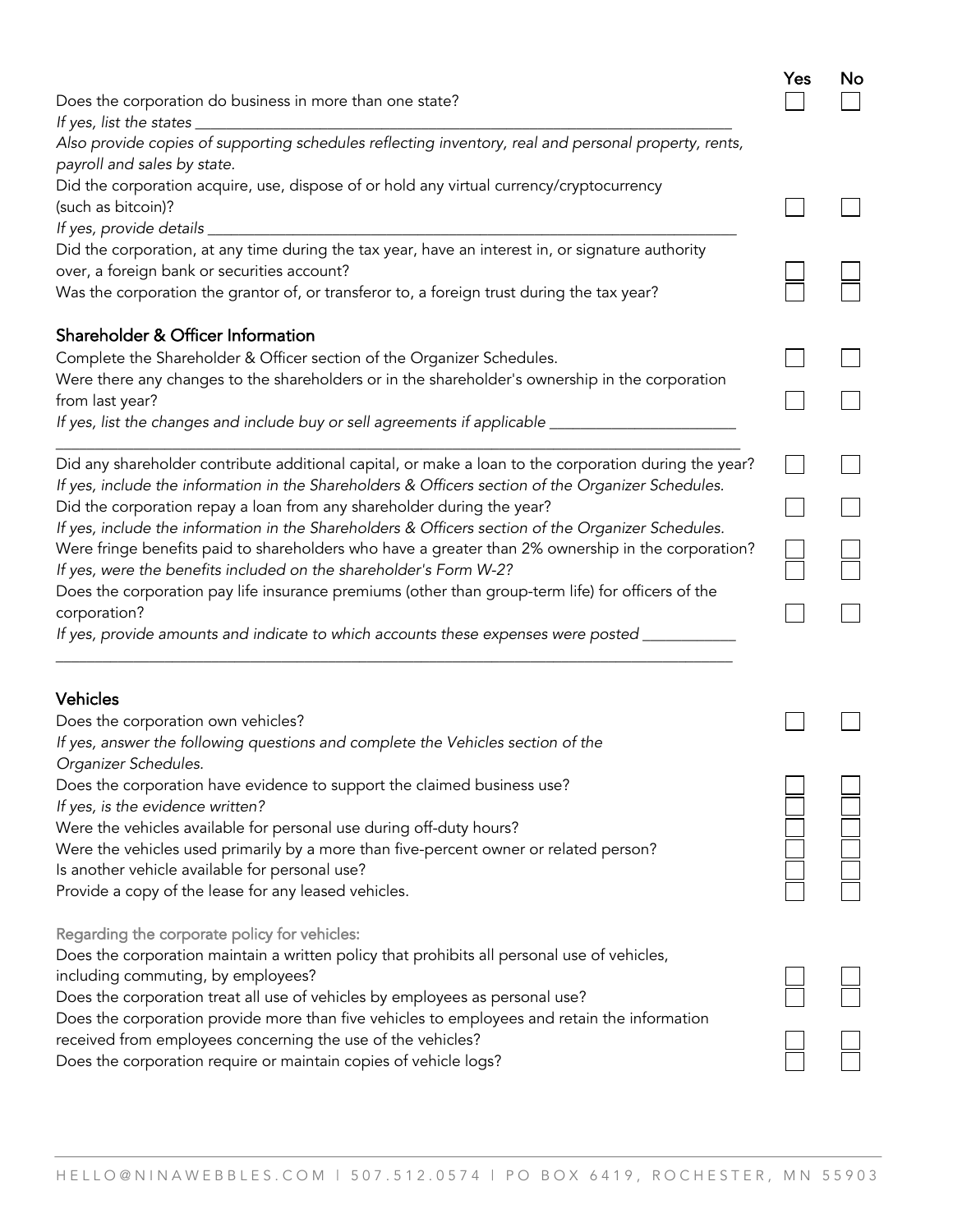| <b>COVID-19 Information</b>                                                                                                                                                                         | Yes |  |
|-----------------------------------------------------------------------------------------------------------------------------------------------------------------------------------------------------|-----|--|
| Did the corporation receive Paycheck Protection Program (PPP) funds?                                                                                                                                |     |  |
| If yes, provide details of the amount of funds received. Include a copy of the application and<br>documentation for loan forgiveness and the forgiveness response from the bank, if applicable.     |     |  |
| Did the corporation receive any other funds/loans/grants (local, state, federal or other) related to                                                                                                |     |  |
| the COVID-19 pandemic and economic recovery?                                                                                                                                                        |     |  |
| If yes, provide details                                                                                                                                                                             |     |  |
| Did the corporation claim the Employee Retention Credit (ERC) and/or credits for qualified leave wages<br>paid to employees due to paid sick leave or expanded family and medical leave for reasons |     |  |
| related to COVID-19?                                                                                                                                                                                |     |  |
| If yes, provide details and the payroll tax returns for relevant quarters                                                                                                                           |     |  |